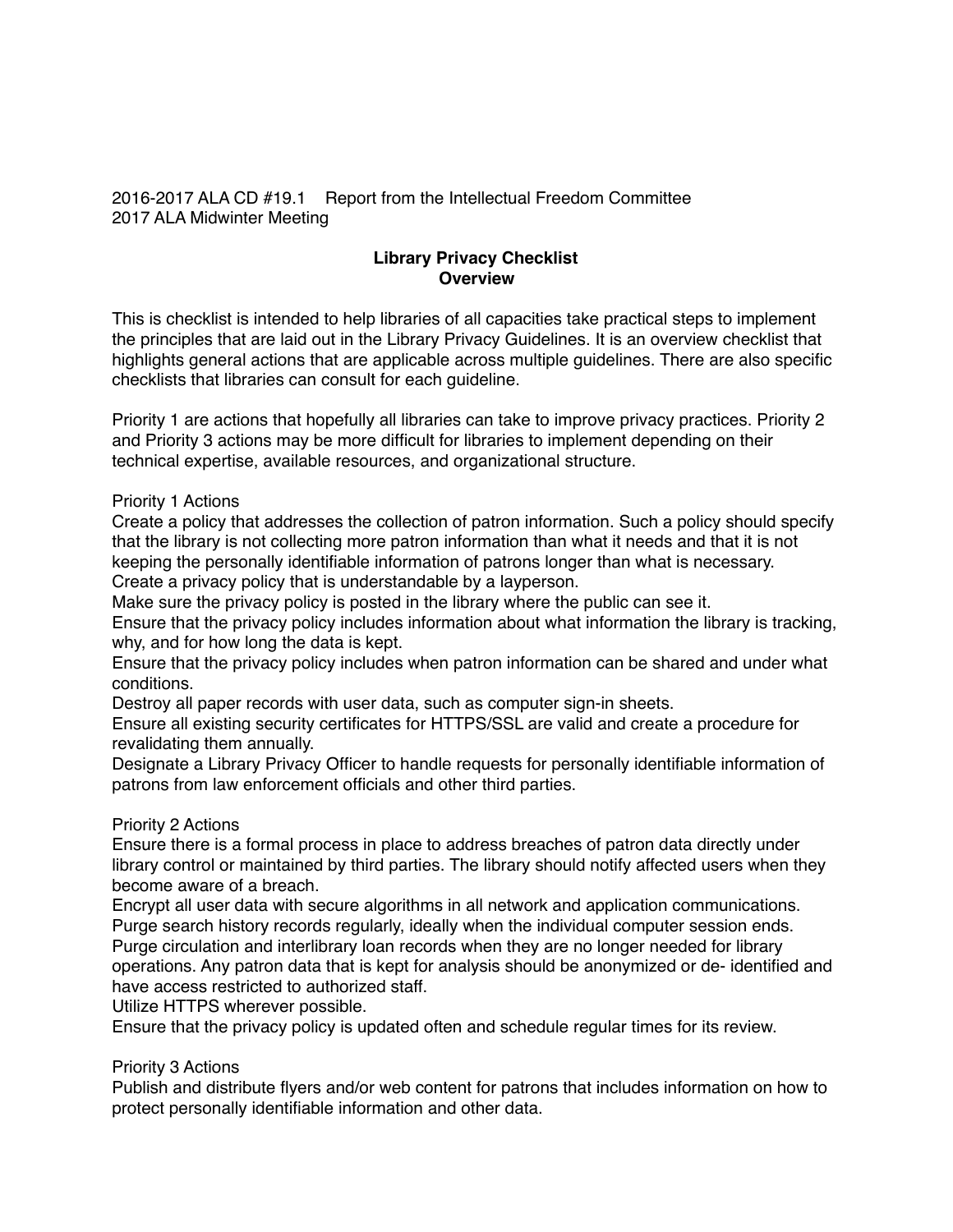Publish and distribute flyers and/or web content for patrons about available software and alternative browsers and plugins to protect their privacy online and can be used in the library. Publish and distribute flyers and/or web content about VPN services and/or Tor and patrons' ability to use these systems on the library network.

Test compliance with these standards through a trusted third party service or individual.

Resources

ALA's Guidelines for Developing a Library Privacy Policy: http://www.ala.org/advocacy/ privacyconfidentiality/guidelines-developing-library-privacy- policy

How to Geek's 5 Alternative Search Engine's That Respect Your Privacy: http://

www.howtogeek.com/113513/5-alternative-search-engines-that-respect-your- privacy/ ALA's Library Bill of Rights: http://www.ala.org/advocacy/intfreedom/librarybill

ALA's Privacy Toolkit: http://www.ala.org/advocacy/privacyconfidentiality/toolkitsprivacy/privacy EFF Surveillance Self Defence - Choosing the VPN That's Right for You: https://ssd.eff.org/en/ module/choosing-vpn-thats-right-you

EFF Surveillance Self Defence - Introduction to Threat Modeling: https://ssd.eff.org/en/module/ introduction-threat-modeling

EFF Surveillance Self Defence - Keeping your Data Safe: https://ssd.eff.org/en/module/ keeping-your-data-safe

EFF Surveillance Self Defence - Seven Steps to Digital Security: https://ssd.eff.org/en/module/ seven-steps-digital-security

NIST'S Policy on Hash Functions http://csrc.nist.gov/groups/ST/hash/policy.html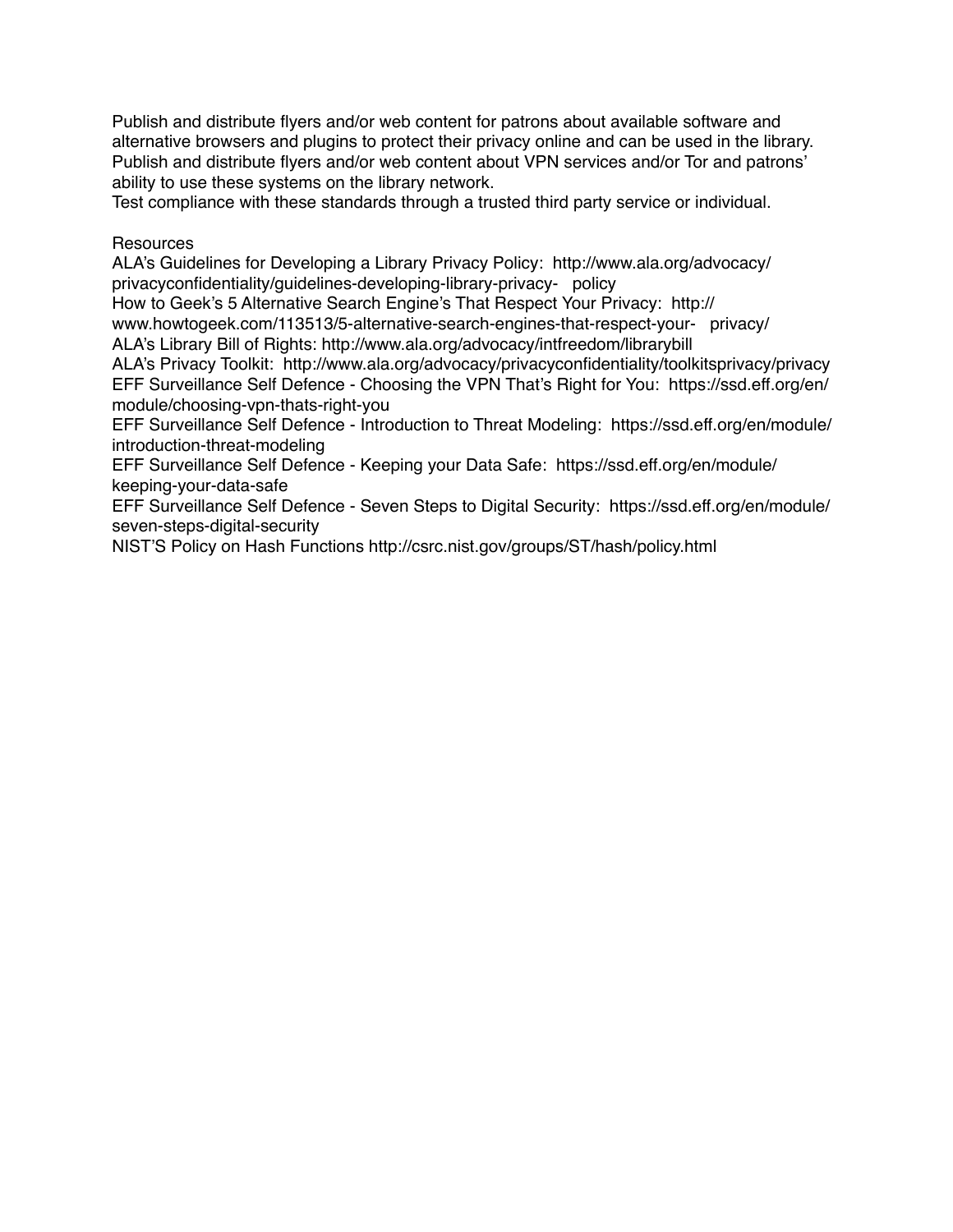2016-2017 ALA CD #19.2 2017 ALA Midwinter Meeting

## **Library Privacy Checklist for Library Websites, OPACs, and Discovery Services**

This checklist is intended to help libraries of all capacities take practical steps to implement the principles that are laid out in the Library Privacy Guidelines for Library Websites, OPACs, and Discovery Services.

Priority 1 are actions that hopefully all libraries can take to improve privacy practices. Priority 2 and Priority 3 actions may be more difficult for libraries to implement depending on their technical expertise, available resources, and organizational structure.

### Priority 1 Actions

Establish a library privacy policy which includes data privacy and security policies based on legal regulations and professional/industry standards.

Ensure that the privacy policy is readily available in easy-to-understand language to users of a library website, social media site, OPAC or discovery service.

Provide links to third party privacy and terms of service pages for users when appropriate. Limit the amount of personal information collected about users. In general, the library or service provider should collect the minimum personal information required to provide a service or meet a specific operational need.

Provide users with options as to how much information is collected from them and how it may be used. Users should have a choice about whether or not to opt-in to features and services that require the collection of personal information such as borrower history, reading lists, or favorite books.

Configure services directly under library control to use the opt-in method whenever possible for features that involve the collection of personal information.

Work with providers to configure external services to use the opt-in method whenever possible for features that involve the collection of personal information. This ability to opt-in should be an important criteria when the library decides to select or renew a service.

Users should also have the ability to opt-out if they later change their minds and have the data collected during the opt-in phase be destroyed when possible.

Establish procedures that restrict access to personal information to the user or appropriate library staff and conform to the applicable state laws addressing the confidentiality of library records as well as other applicable local, state, and federal law. Ideally these procedures are supported by technical measures such as role-based permissions for staff account.

Provide training to library staff who manage the library's websites, OPACs, and discovery services on the library's privacy policy and best practices for safeguarding patron privacy. Library staff that negotiate contracts with vendors that provide websites and services should also receive privacy training.

### Priority 2 Actions

Create a proactive process to notify ongoing users of any changes to the library's privacy policy or any violations in user privacy through inadvertent dissemination or data theft.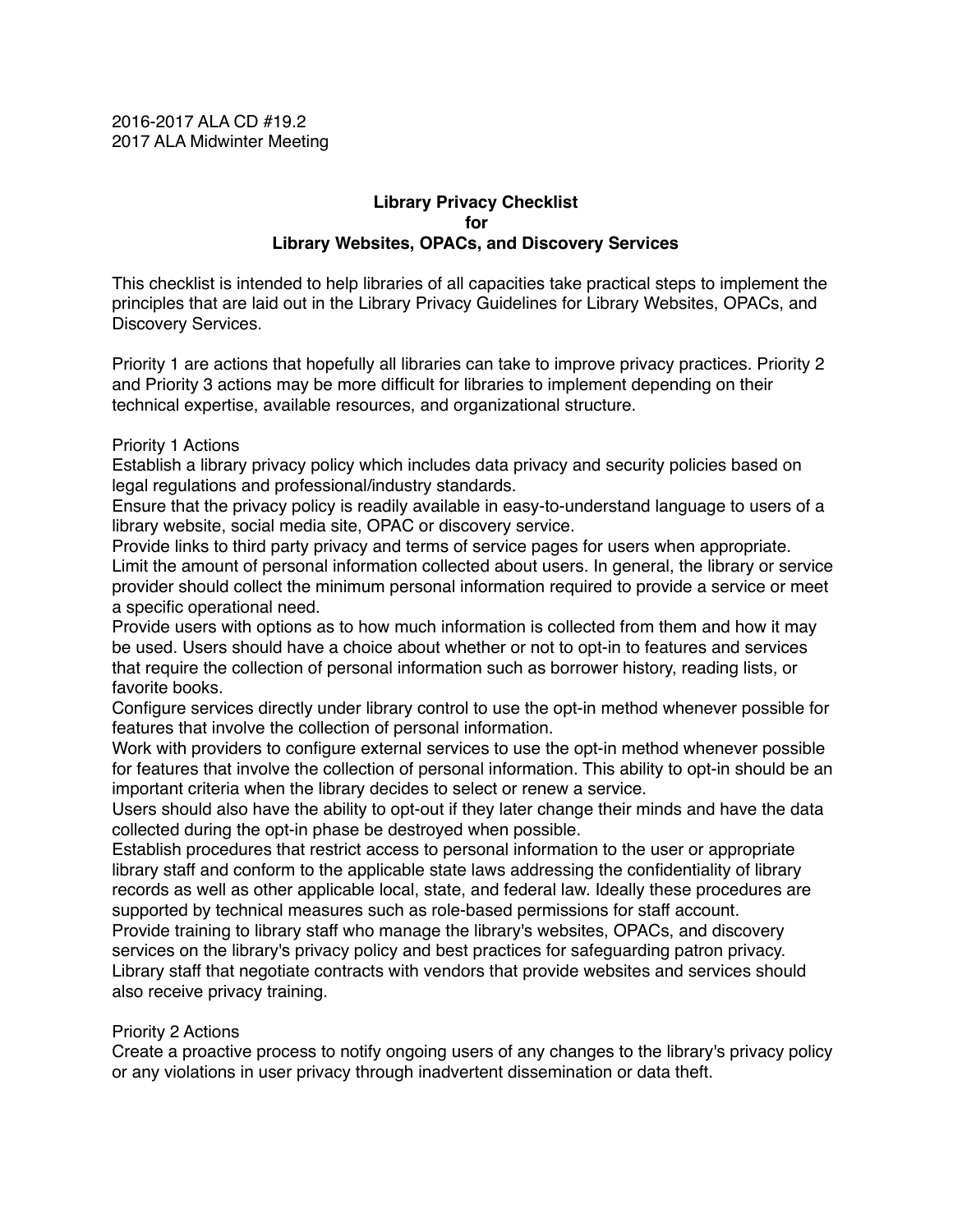In the event of a data breach libraries should describe what steps are being taken to remedy the situation or mitigate the possible damage, and what steps patrons should take to protect themselves.

Consider enacting canary warnings to notify patrons when information may have been subpoenaed through a court order.

Evaluate the impact on user privacy of all third-party scripts and embedded content (e.g. cover images, ratings, reviews, etc.) that are included in a library website, OPAC, or discovery service. Limit use of Javascripts from third-parties on library sites.

Avoid Flash-based plugins.

Review any terms of service for scripts and embedded content, as they often allow the third party to harvest user activity data for their own purposes.

Consider alternative solutions that better respect user privacy. For example, use Piwik for web analytics instead of Google Analytics.

Do not retain in perpetuity any user activity data with personally identifiable information. Establish policies for how long to retain different types of data and methods for securely destroying data that is no longer needed.

Retention policies should also cover archival copies and backups.

Anonymize or de-identify user data stored for assessment or metrics. Anonymization provides better protection than de-identification.

Anonymize reports and web analytics intended for wider distribution by removing or encrypting personally identifiable information.

Provide users the ability to access their own personal information and evaluate its accuracy. Guidance on how the user can access their personal data and offer corrections if needed should be clear and easy to find.

Ensure that all services directly under library control are secure.

Stay aware of and remediate known exploits.

Keep software and applications up-to-date.

Monitor logs for intrusions and perform regular security audits.

Perform regular backups and have a disaster recovery plan. Note that backups should be subject to your policy on data retention.

Work with service providers to review contracts/licenses and if needed revise them so that they are in compliance with relevant legal regulations and library policy.

Create an addendum to contracts regarding liability for data breaches that affect user privacy.

Priority 3 Actions

Establish and maintain effective mechanisms to enforce library privacy policies. Conduct regular privacy audits to ensure that all operations and services comply with these policies.

Encrypt all online transactions between client applications (web browsers, e-book readers, mobile apps, etc.) and server applications using modern, up-to-date security protocols for SSL/ HTTPS. Communications between server applications and third-party service providers should be encrypted.

Store user passwords using up-to-date best practices for encryption with a cryptographically secure hash.

Ensure that any personally identifiable information and user data housed off site (cloud- based infrastructure, tape backups, etc.) uses encrypted storage.

Explore the possibility of two-factor authentication and implement if possible.

**Resources**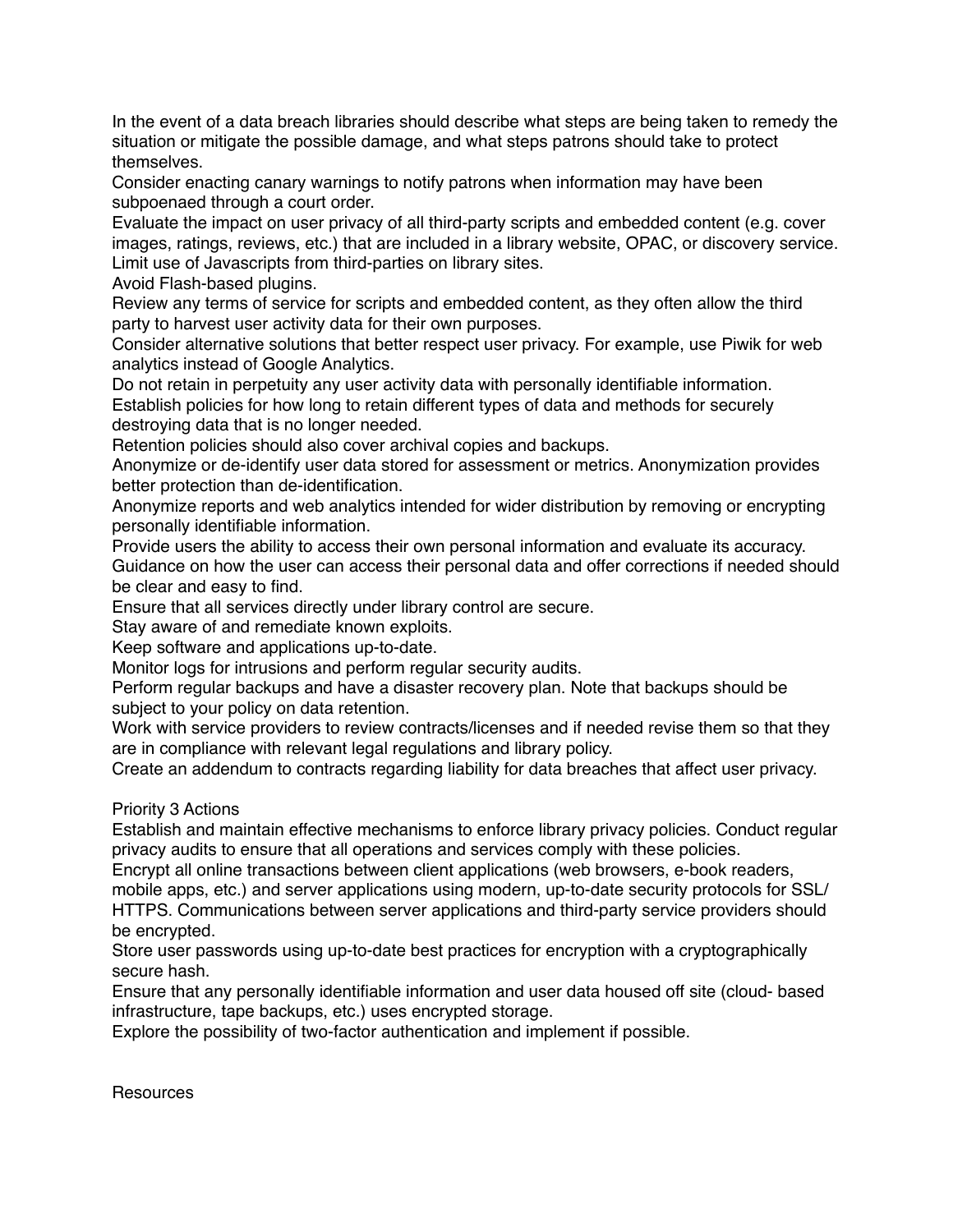Example Privacy Policy from NYPL Personally Identifiable Information HTTPS Everywhere Let's Encrypt How to Check if your Library is Leaking Catalog Searches to Amazon Warrant Canary A Visual Guide to Practical Data De-Identification NISTIR 8053: De-Identification of Personal Information Password Storage Cheatsheet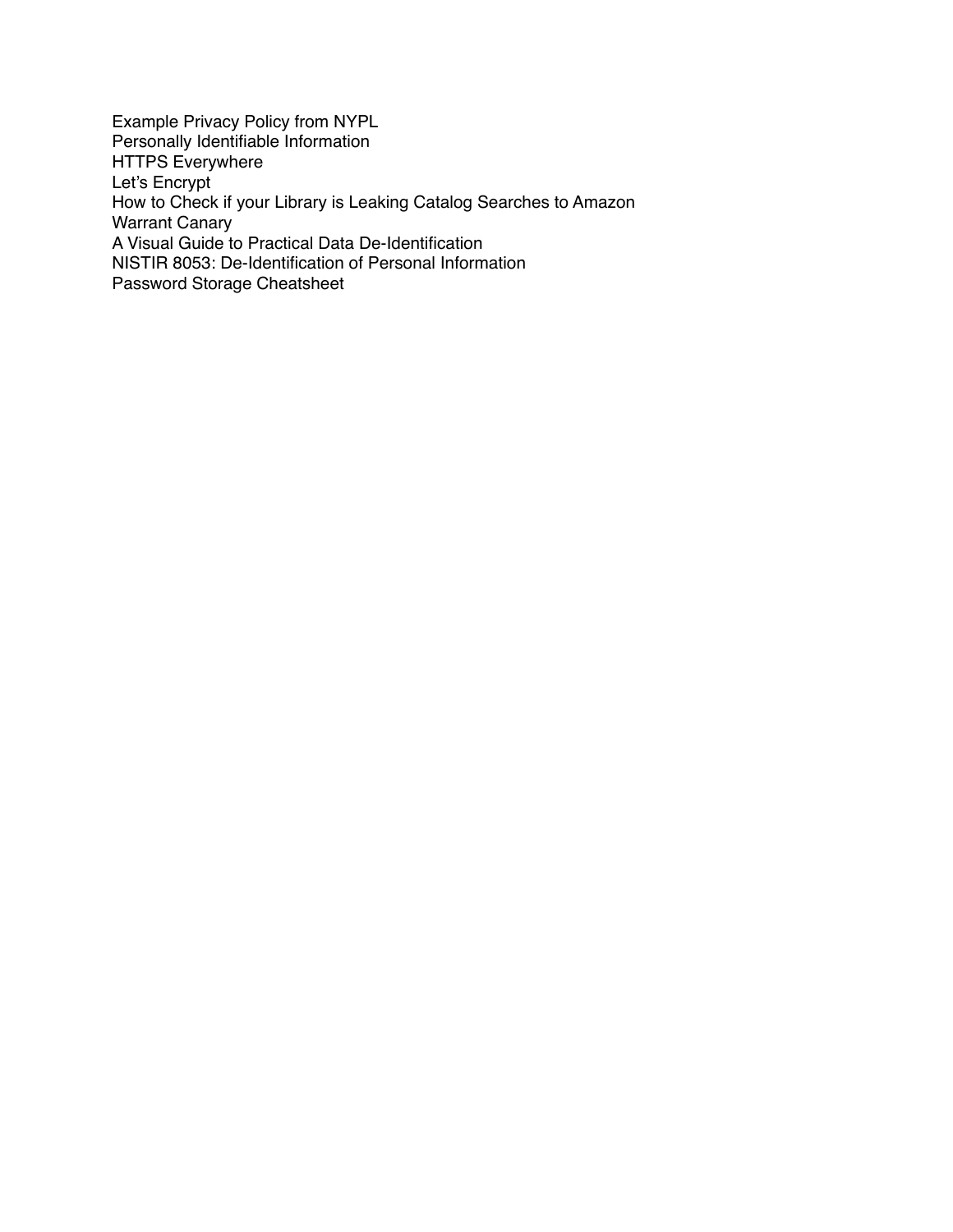2016-2017 ALA CD #19.3 2017 ALA Midwinter Meeting

# **Library Privacy Checklist for Students in K-12 Schools**

This checklist is intended to help libraries of all capacities take practical steps to implement the principles that are laid out in the Library Privacy Guidelines for Students in K-12 Schools.

Priority 1 are actions that hopefully all libraries can take to improve privacy practices. Priority 2 and Priority 3 actions may be more difficult for libraries to implement depending on their technical expertise, available resources, and organizational structure.

Priority 1 Actions

Create internal library procedures to protect student privacy based on:

school policies related to privacy and confidentiality of student data, especially student circulation records and the use of library resources in all formats.

federal laws such as the Family Educational Rights and Privacy Act (FERPA), Children's Online Privacy Protection Act (COPPA), and state privacy laws regarding library records.

ALA and AASL policy statements, online tool kits and Q&As, guidelines, and other resources provided by national and state library associations.

Collect the minimum amount of information necessary about students to conduct library business.

Configure circulation software to delete students' borrowing history and retain only necessary records.

Ensure any paper records with sensitive information are stored in a secure area and shredded when no longer needed.

Train library staff and volunteers to respect students' privacy and the confidentiality of their library records.

Priority 2 Actions

Educate administrators, faculty, and support staff about students' library privacy and the confidentiality of student data using a variety of communication methods.

Initiate conversations with the principal, teachers, students, and parents about the need for an official library privacy policy.

Add privacy-related resources to the library collection including items related to personal privacy, minors' privacy rights, and privacy as a national and international issue.

Consider creating a privacy information section on the school library web page or a privacythemed pathfinder (e.g. LibGuide) with privacy resources.

Integrate online privacy into library instruction and programming. For example:

Introduce students to online privacy information such as secure passwords and web tracking during library orientations and other brief presentations.

Celebrate Choose Privacy Week and other privacy-related observances (Data Privacy Day, Teen Tech Week, etc.) with the school community.

Create privacy-related displays and set up videos in the library to educate parents during parent-teacher conferences and other evening school and community events

Offer presentations to parents about students' privacy online and other topics of interest to families.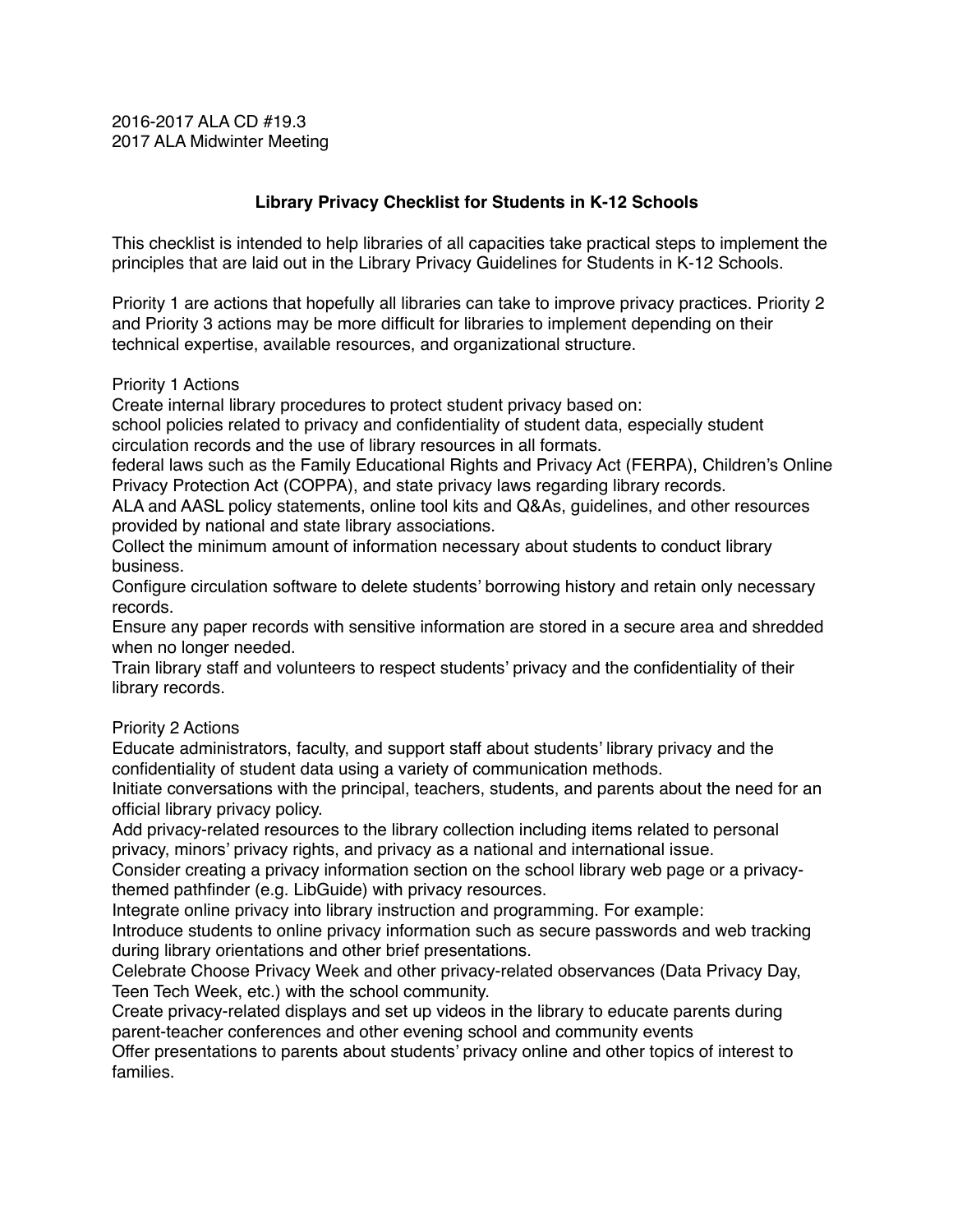Advocate within the school or district for protecting students' privacy rights in learning management systems or other technologies that enable educators to monitor student reading and research habits. Assessment should not include monitoring how students use specific library materials and online resources as part of free inquiry and research.

Volunteer to serve on the school's data governance committee. If one does not exist, advocate for its creation.

## Priority 3 Actions

Work with other stakeholders in the school or district to create an official library privacy policy in regards to student circulation records and the use of library resources.

The privacy policy should be approved by the school's governing body (e.g. school board, school committee, etc.)

Post the policy in the library and on the library's section of the school website.

Promote the library's privacy policy within the school community.

Work through school lines of authority to write or adapt a K-12 privacy curriculum and have it formally approved and taught. Collaboratively teach privacy units with teachers using the iKEEPSAFE and/or other privacy curricula.

Work with school officials to incorporate privacy protections into RFP's and resulting contracts. Discuss privacy concerns with digital resource and technology vendors, especially in regards to the school's/library's contracts with these vendors.

Ensure that all online transactions between client applications and server applications are encrypted.

Ensure that storage of personally identifiable student information is housed using encrypted storage.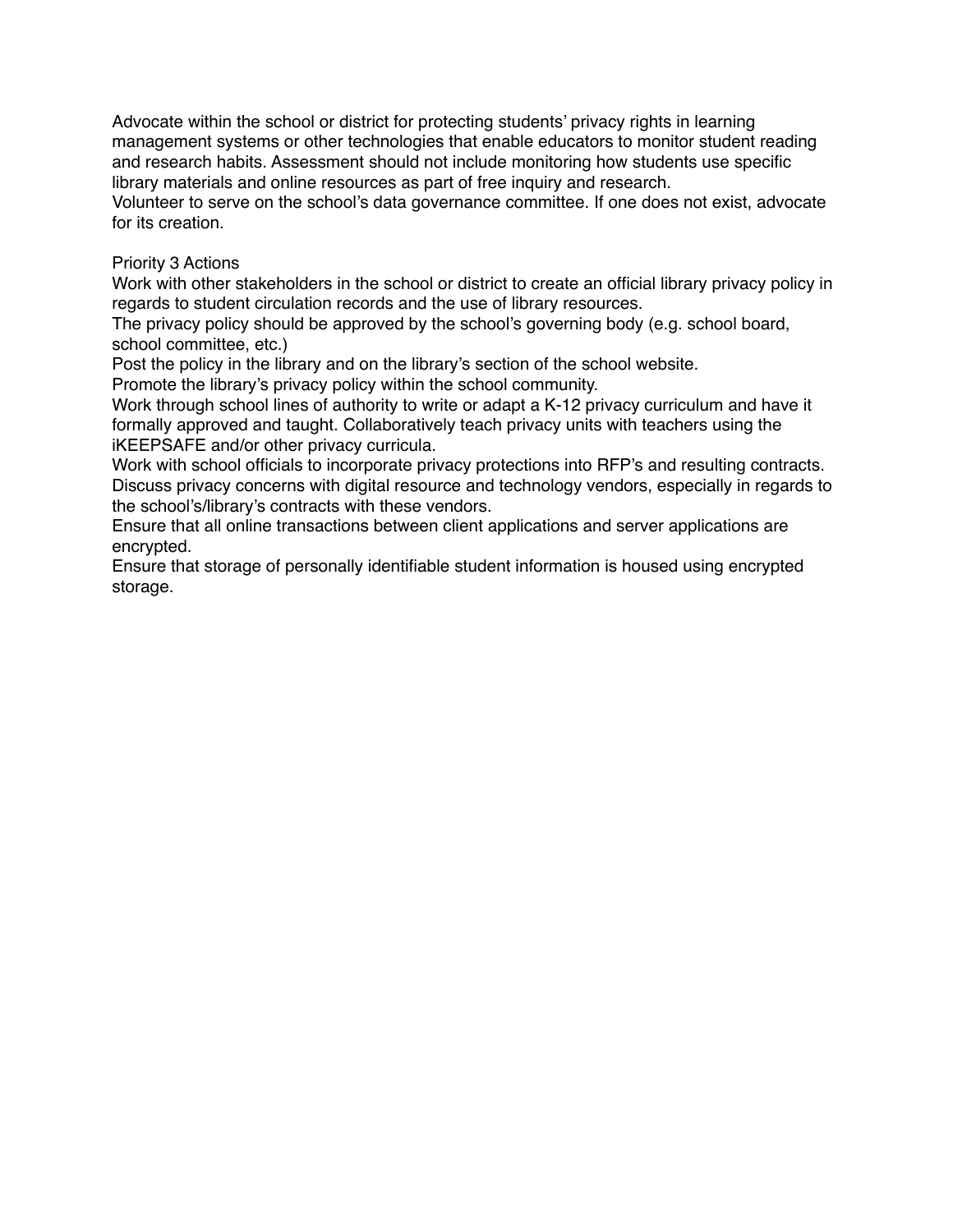**Resources** 

ALA/AASL Policy Statements

ALA/AASL Policy Statements Position Statement on the Confidentiality of Library Records. http://www.ala.org/aasl/advocacy/resources/statements/library-records

ALA. 2008. Code of Ethics. http://www.ala.org/advocacy/proethics/codeofethics/codeethics ALA. 2014. Privacy: An Interpretation of the Library Bill of Rights. http://www.ala.org/advocacy/ intfreedom/librarybill/interpretations/privacy

# Legislation

American Library Association. State Privacy Laws Regarding Library Records. http:// www.ala.org/advocacy/privacyconfidentiality/privacy/stateprivacy

Federal Trade Commission. Children's Online Protection Act (COPPA) Rule. https:// www.ftc.gov/enforcement/rules/rulemaking-regulatory-reform- proceedings/childrens-onlineprivacy-protection-rule

U.S. Department of Education. Laws and Guidance: Family Educational Rights and Privacy Act (FERPA). http://www2.ed.gov/policy/gen/guid/fpco/ferpa/index.html

U.S. Department of Education. Laws and Guidance: Family Policy Compliance Office. http:// www2.ed.gov/policy/gen/guid/fpco/index.html

# Learning Resources

ALA. Choose Privacy Week. Students and Minors' Privacy- Selected Resources. https:// chooseprivacyweek.org/students-and-minors-privacy/

ALA. Intellectual Freedom News. Note: Subscribe to future issues of Intellectual Freedom News, a free biweekly compilation of news delivered via email by the ALA Office for Intellectual

Freedom. Web form URL: http://ala.informz.net/ala/profile.asp?fid=3430

ALA. 2014. Privacy Tool Kit. http://www.ala.org/advocacy/privacyconfidentiality/toolkitsprivacy/ privacy

ALA. 2014. Questions and Answers on Privacy and Confidentiality. http://www.ala.org/ advocacy/intfreedom/librarybill/interpretations/qa-privacy

Christine Eldred. Colchester High School (VT) Intellectual Freedom LibGuide. (with Choose Privacy Week tab) http://chs.csdvt.libguides.com/intellectualfreedom

Common Sense Media. Privacy and Internet Safety [Information aimed at parents]. https:// www.commonsensemedia.org/privacy-and-internet-safety#

Consortium for School Networking. Protecting Privacy in a Connected World. http://cosn.org/ focus-areas/leadership-vision/protecting-privacy

Library Freedom Project. "Teen Privacy Guide." https://libraryfreedomproject.org/ teenprivacyguide/

National Cyber Security Alliance. "Privacy Library." https://staysafeonline.org

YALSA. Teen Tech Week. http://teentechweek.ning.com/page/faq

U.S. Department of Education. Privacy Technical Assistance Center. http://ptac.ed.gov/

# Teaching Tools

ALA. Choose Privacy Week Programming Guide and Activities. 2010 http:// chooseprivacyweek.org/wp- content/uploads/2013/04/CPWResourceGuideProgram.pdf iKEEPSAFE. K-12 Curriculum Matrix. November 2015. http://ikeepsafe.org/privacy-k-12 curriculum-matrix/

San Jose Public Library. Virtual Privacy Lab. (modules in English, Spanish, and Vietnamese) https://www.sjpl.org/privacy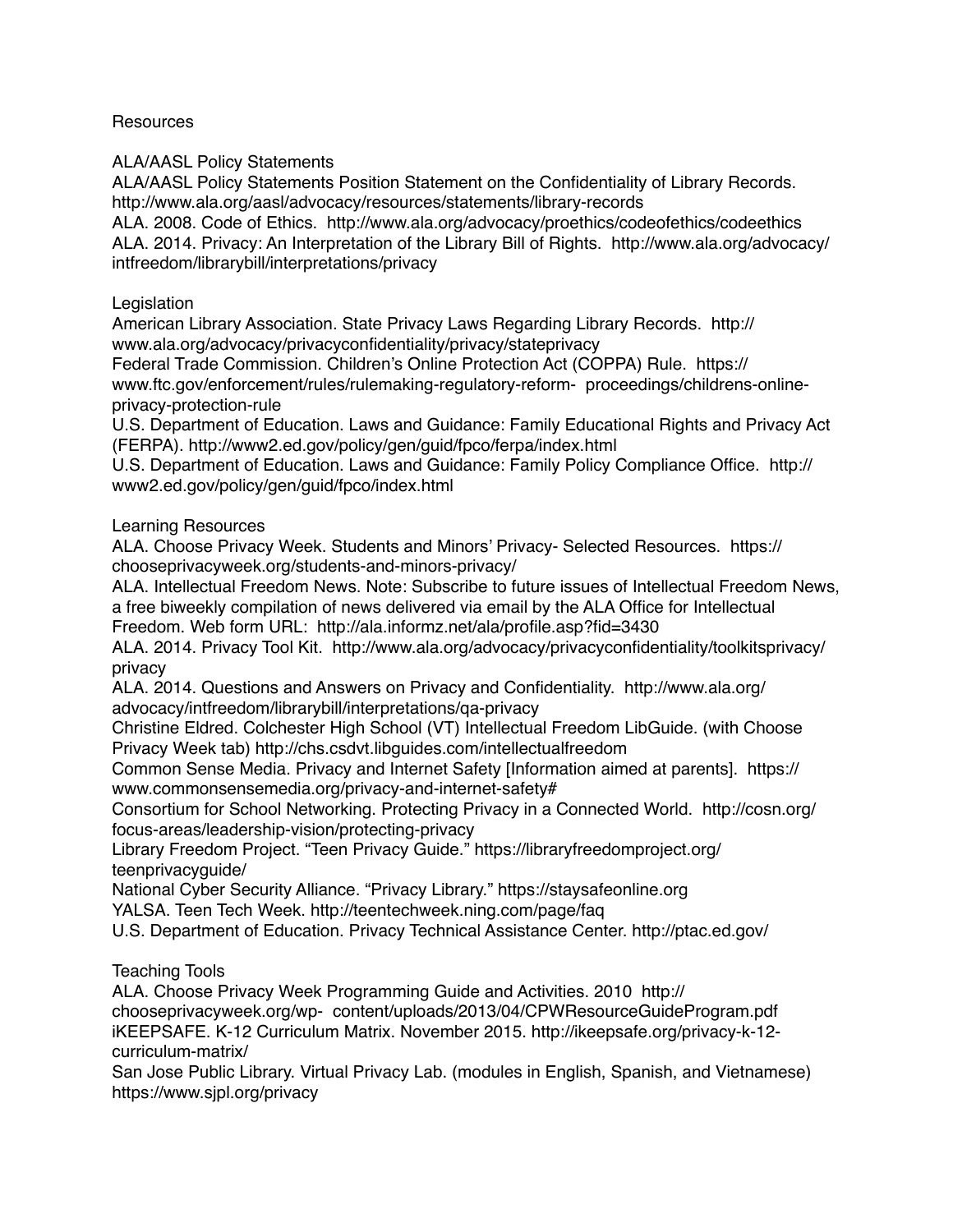Digital Defenders (free, CC-licensed kids' booklet about privacy) https://edri.org/files/ privacy4kids\_booklet\_web.pdf

## Advocacy

Data Quality Campaign and Consortium for School Networking. Student Data Principles. http:// studentdataprinciples.org/the-principles/

Electronic Privacy Information Center. Student Privacy Bill of Rights. https://epic.org/privacy/ student/bill-of-rights.html

Future of Privacy Forum (FPF) and the Software and Information Industry Association (SIIA). Student Privacy Pledge. https://studentprivacypledge.org/privacy-pledge/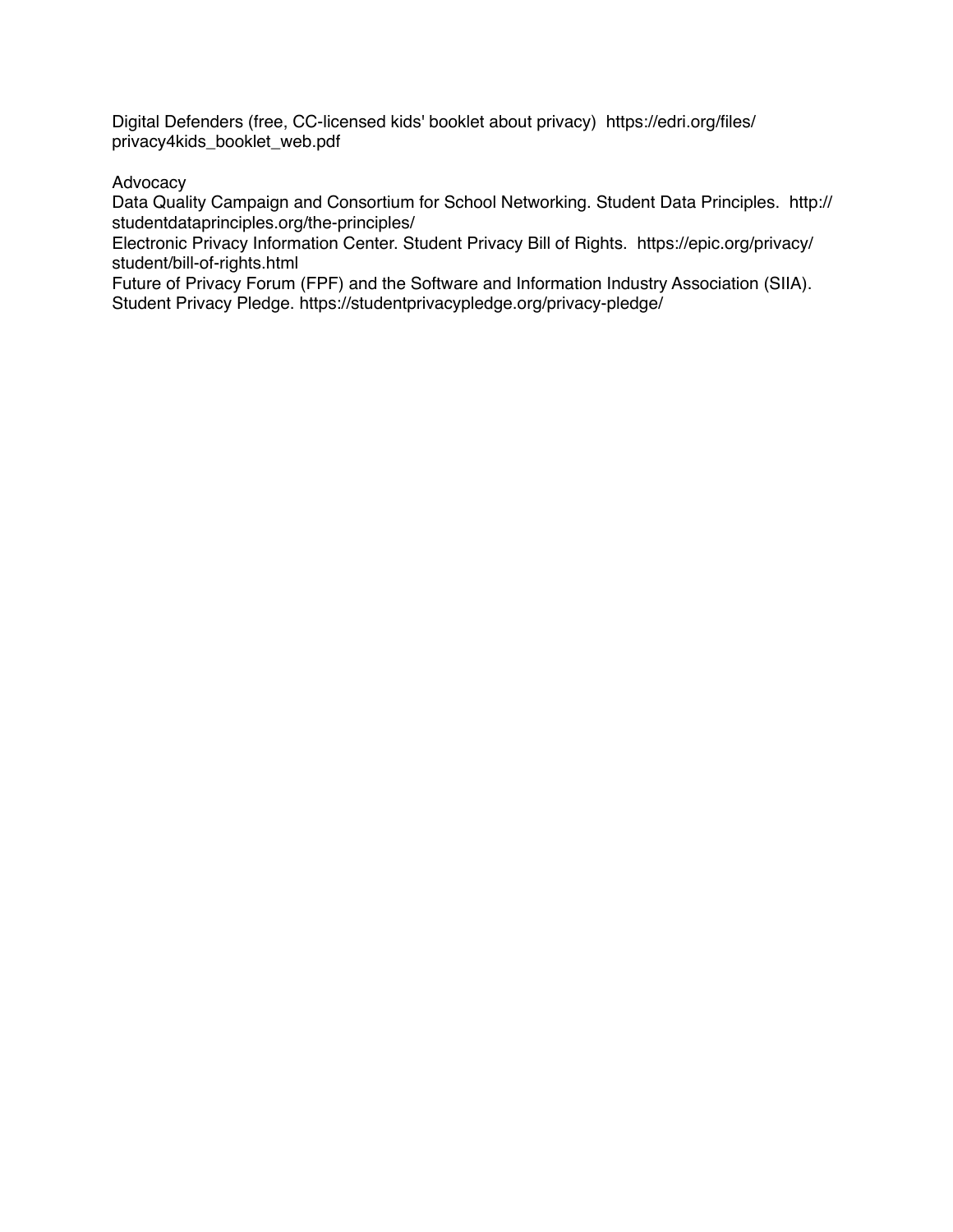2016-2017 ALA CD #19.4 2017 ALA Midwinter Meeting

### **Library Privacy Checklist Public Access Computers and Networks**

This checklist is intended to help libraries of all capacities take practical steps to implement the principles that are laid out in the Library Privacy Guidelines for Public Access Computers and **Networks** 

Priority 1 are actions that hopefully all libraries can take to improve privacy practices. Priority 2 and Priority 3 actions may be more difficult for libraries to implement depending on their technical expertise, available resources, and organizational structure.

### Priority 1 Actions

Use analog signage and/or splash screens to explain the library's network and Wi-Fi access policies, including any privacy-related information.

Make a policy decision about the level of privacy versus convenience that the library will offer its Wi-Fi users and adequately warn users of potentials for traffic interception and other risks of an insecure network.

Set up public computers to purge downloads, saved files, browsing history, and other data from individual user sessions. This can be accomplished

on logout via the computer reservation system if the library uses such a system;

by using restoration software such as CleanSlate or Deep Freeze;

by configuring browsers to clear all history and other usage data upon exit.

Ensure that paper sign-up sheets for public computers, devices, or classes are destroyed when no longer needed.

Offer classes and other educational materials to users about best practices for privacy and security when using the library's public computers.

Offer privacy screens to patrons who desire to use them.

Priority 2 Actions

Use antivirus software on all public computers. Ensure that antivirus software that is installed has the ability to block spyware and keylogging software.

Ensure that any computer reservation management system records, print management records, or ILS records in regards to computer use are anonymized or destroyed when no longer needed.

Configure any content filters to not collect or store browsing data.

Anonymize or destroy transactional logs for network activity when no longer needed.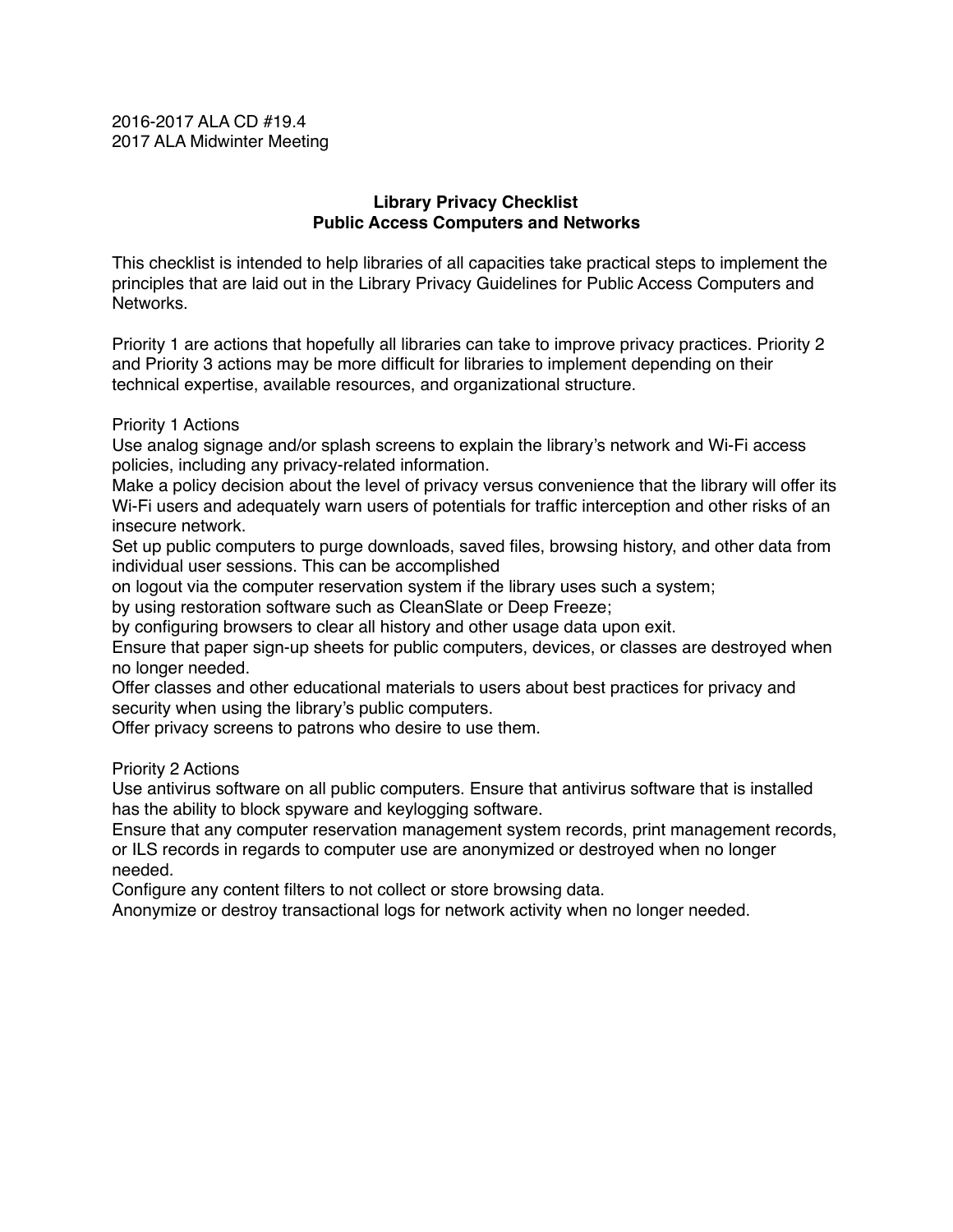Perform regular security audits on all public computers, including digital inspection of security risks and flaws and physical inspection for unknown devices.

Priority 3 Actions

Install plugins on public computers to limit third party tracking, enable private browsing modes, and force HTTPS connections.

HTTPS Everywhere: https://www.eff.org/https-everywhere

Privacy Badger: https://www.eff.org/privacybadger

See guides about Firefox security options, e.g. https://securityinabox.org/en/guide/firefox/ windows

Install the Tor browser on public computers as a privacy option for patrons.

Offer the privacy-oriented Tails OS on bootable USB or CDROM for use on public computers or patron devices.

Install malware-blocking, ad blocking, and anti-spam features on firewalls.

Segment the network to isolate staff computers, public computers, and wireless users into their own subnets.

Ensure that any applications and operating systems on public computers are disabled from automatically sharing activity data with software publishers (e.g. error reporting).

Resources:

https://securityinabox.org/en/guide/basic-security/windows

https://libraryfreedomproject.org/resources/privacytoolkit/

http://www.dataprivacyproject.org/mapping-data-flows/

https://www.consumer.ftc.gov/media/video-0080-public-wi-fi-networks

https://www.sjpl.org/privacy/security-how-internet-works

https://www.f-secure.com/en/web/labs\_global/threat-descriptions

http://www.howtogeek.com/221929/how-to-choose-the-best-vpn-service-for-your-needs/

http://www.niso.org/apps/group\_public/download.php/16064/NISO%20Privacy%20Principles.pdf

https://www.amazon.com/Protecting-Patron-Privacy-Practices-Computers/dp/1610699963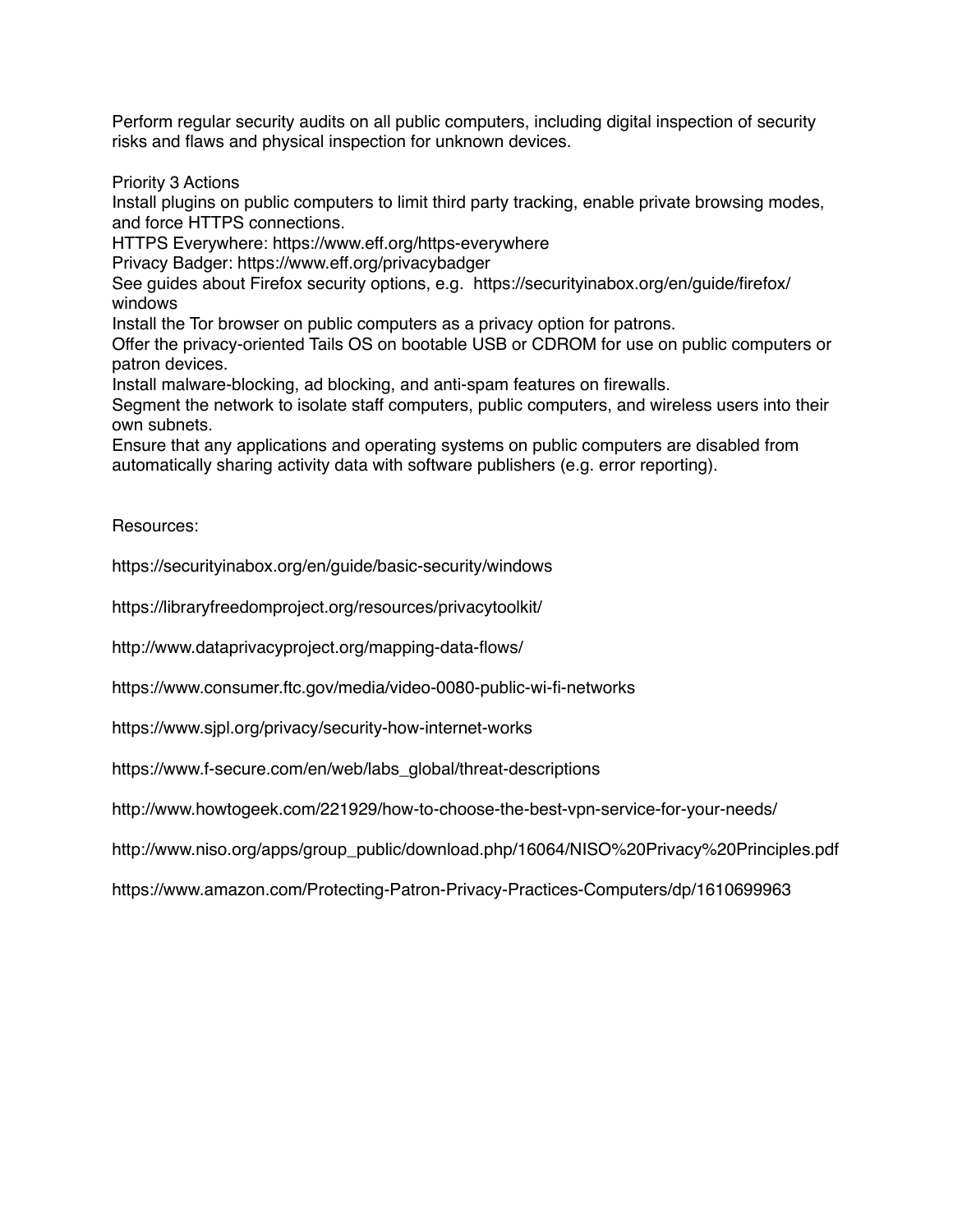### 2016-2017 ALA CD #19.5 2017 ALA Midwinter Meeting

## **Library Privacy Checklist For E-book Lending and Digital Content Vendors**

This checklist is intended to help libraries of all capacities take practical steps to implement the principles that are laid out in the Library Privacy Guidelines for E-book Lending and Digital Content Vendors.

Priority 1 are actions that hopefully all libraries can take to improve privacy practices. Priority 2 and Priority 3 actions may be more difficult for libraries to implement depending on their technical expertise, available resources, and organizational structure.

### Priority 1 Actions

Provide links to vendor privacy policies and terms of service pages for users when appropriate, e.g. from the library's own privacy policy page or from a library web page about the vendor's product or service.

Work with vendors to configure services to use the opt-in method whenever possible for features that involve the collection of personal information.

Develop a strategy to assist patrons in managing their privacy when using vendor products and services. The strategy could include in-person reference, handouts, web guides, classes, or other programming. Topics covered could include:

Settings for personal accounts on vendor websites.

Vendor applications on personal devices including any privacy settings and how to remove the application and any associated stored data.

Notify staff and patrons of any data breaches and assist patrons in mitigating the impact (changing passwords, uninstalling applications, etc.).

## Priority 2 Actions

Add privacy considerations to the library's selection criteria for new purchases or the renewal of existing purchases. These considerations should include the vendor:

Notifying users of their privacy policies at the point of access and restricting the collection of patron data to clearly stated operational purposes.

Seeking patron consent for data collection by using the opt-in method whenever possible for features that involve the collection of personal information.

Providing a method for patrons to access, review, correct and delete their personal data. Encrypting connections using SSL/HTTPS to provide secure access to digital content.

Allowing users to uninstall vendor applications and delete associated stored data from personal devices.

Review all new license agreements regarding the use, aggregation, retention, security, and dissemination of patron data. Before purchasing a new product or service the library should ensure that the license agreement:

Complies with all applicable local, state, and federal laws regarding the confidentiality of library records.

Conforms to the library's privacy, data retention, and data security policies.

Stipulates that the library retains ownership of all patron data.

Includes a protocol for responding to government and law enforcement requests for patron data.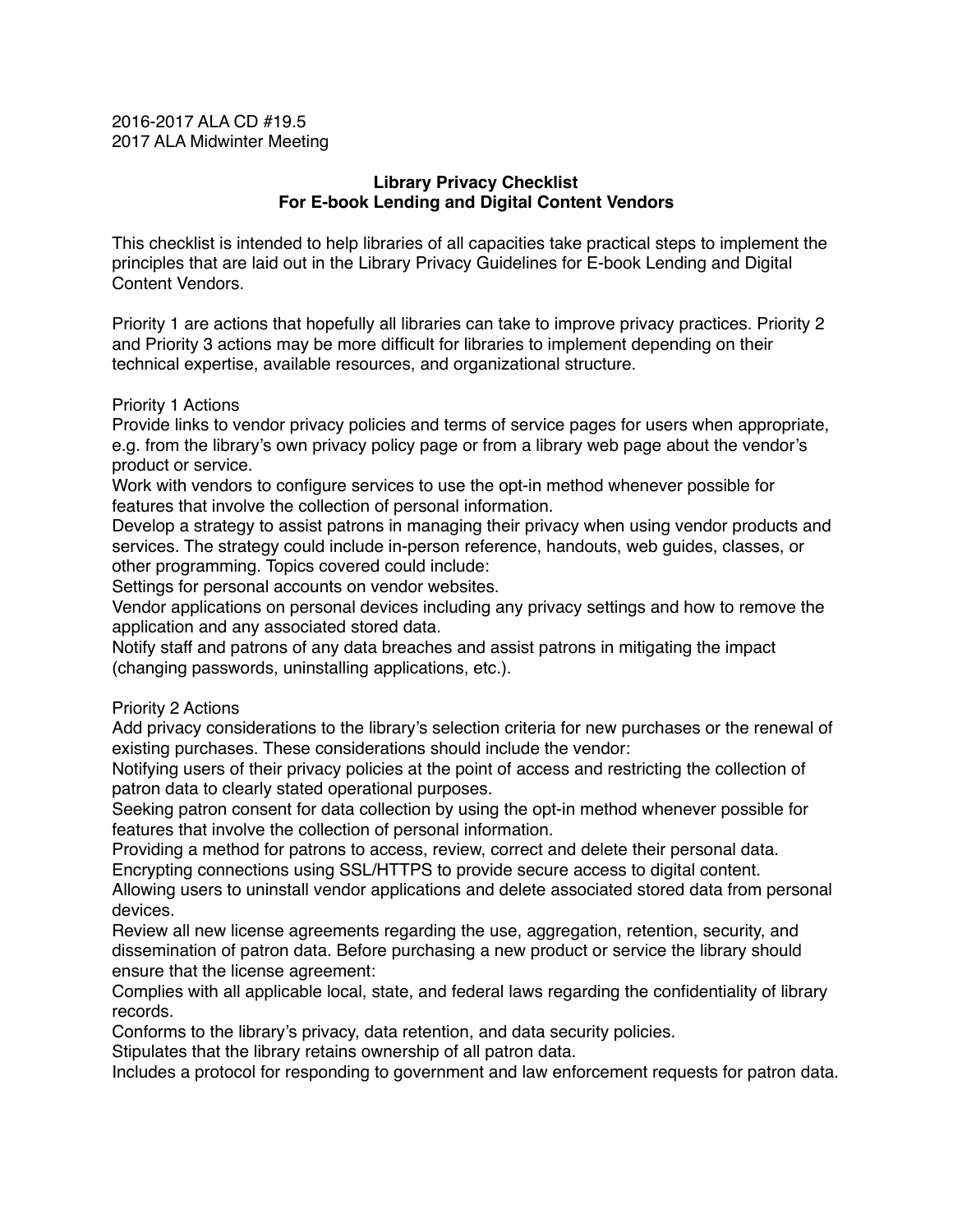States the vendor's responsibilities to notify the library and affected patrons in the event of a data breach.

Priority 3 Actions

Review existing license agreements using the privacy concerns outlined above for new agreements.

Work with vendors to change language of license agreements when possible to address concerns.

Consider not renewing contracts with vendors that are unable to provide these assurances in the license agreement.

Review vendors' data governance plan that addresses patron consent, data security, encryption, anonymization, retention, dissemination/data sharing, and destruction. If the vendor does not have a plan, ask them to create one.

Request that vendors conduct regular privacy audits and make audit results available to the library for review. Make the results of the review one of the criteria for renewal.

# **Resources**

ALA. "Encryption and Patron Privacy." American Library Association, 2016, www.ala.org/ advocacy/encryption-and-patron-privacy

Cavoukian, Ann. "Privacy by Design: The 7 Foundational Principles; Implementation and Mapping of Fair Information Practices." Internet Architecture Board, 2011, https://www.iab.org/ wp-content/IAB-uploads/2011/03/fred\_carter.pdf

Department of Computer Engineering, Boğaziçi University. "Guide to Data Protection Auditing." Data Protection, http://www.cmpe.boun.edu.tr/~ozturan/etm555/dataaudit/html/refer/checks/ index.htm

Hoffman-Andrews, Jacob. "What Every Librarian Needs To Know About HTTPS." Electronic Frontier Foundation, 6 May 2015, https://www.eff.org/deeplinks/2015/05/what-every-librarianneeds-know-about-https

International Association of Privacy Professionals. "Security Breach Response Plan Toolkit." IAPP Resource Center, 2016, https://iapp.org/resources/article/security-breach-response-plantoolkit/

Internet Security Research Group. Let's Encrypt [https certificate registry], https:// letsencrypt.org/

Perera, Charith, McCormick, Ciaran, Bandara, Arosha K., Price, Blaine A., and Bashar Nuseibeh. "Privacy-By-Design Framework for Assessing Internet of Things Applications and Platforms." IoT 2016, 7-9 Nov. 2016, Stuttgart, Germany, https://arxiv.org/pdf/1609.04060v1.pdf Riffat, Muzamil. "Privacy Audit - Methodology and Related Considerations." ISACA Journal, vol. 1, 2014, http://www.isaca.org/Journal/archives/2014/Volume-1/Pages/Privacy-Audit-Methodology-and-Related-Considerations.aspx

Chmara, T. (2012). Privacy and E-Books. Knowledge Quest, 40(3), 62-65.

Additional Questions to Consider

What are the local statutes regarding patron/user information use?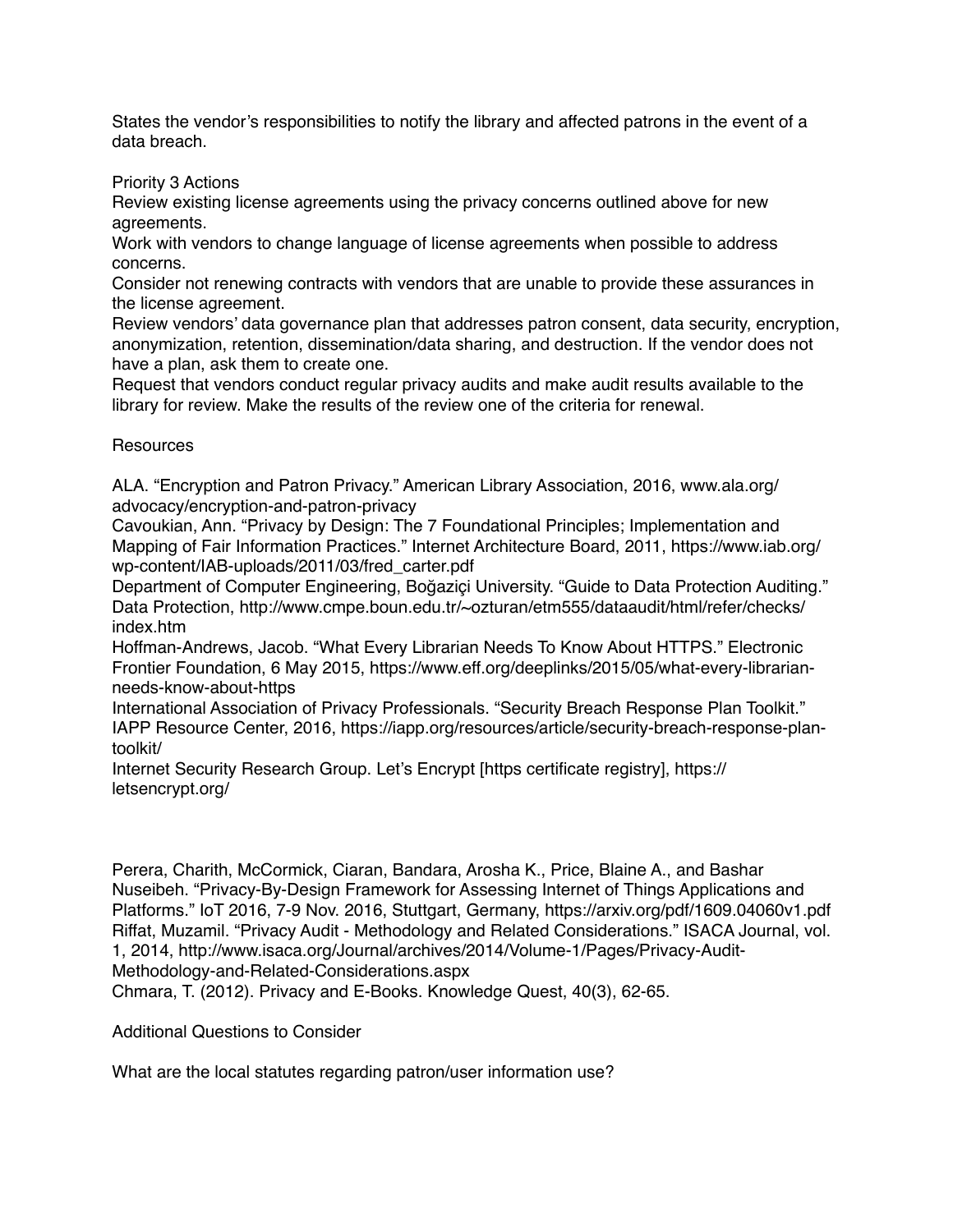Does the vendor's privacy policy jive with the library's privacy policy?

Is the vendor's privacy policy explicit on the product portal?

Can the vendor's privacy policy be shared with the library to publicize for its users?

User's browsing, borrowing, downloads, notations, group affiliations shall not be shared with any other parties without the specific written consent of the individual user.

Does the language in the policy/contract/license specifically address other devices and do the terms extend to other devices as well (smartphone apps, tablet, etc.)?

What is the retention policy of the institution/library, including proxy server collection of IP address access, and what is the retention policy of the vendor?

Is the language of the policy consistent with the age of the product's intended audience, can the minor user for instance understand the policy?

Does the language of the policy/contract/license specify that harvested user data should be destroyed and not retained in perpetuity by the vendor?

In case of data breach, does the language specify that the vendor inform the library as soon as it is aware of the breach?

How should the library respond in terms of user privacy when a data breach is identified? Vendor must give libraries advance notice of any changes to the user privacy policies, at least 30 days to respond.

Agreements and contracts should be reviewed annually per their individual renewal/ purchase date.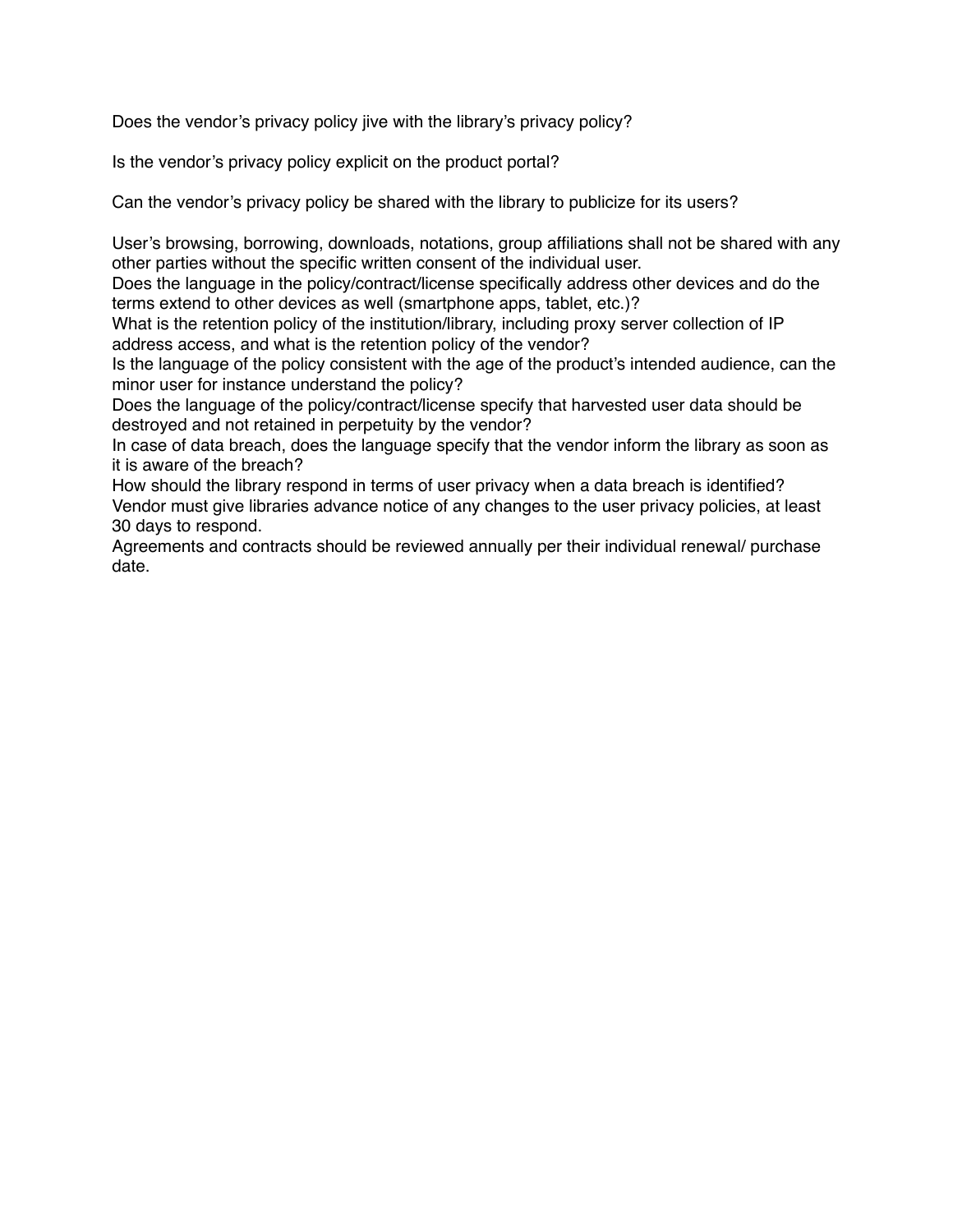2016-2017 ALA CD #19.6 2017 ALA Midwinter Meeting

### **Library Privacy Checklist for Data Exchange Between Networked Devices and Services**

This checklist is intended to help libraries of all capacities take practical steps to implement the principles that are laid out in the Library Privacy Guidelines for Data Exchange Between Networked Devices and Services.

Priority 1 are actions that hopefully all libraries can take to improve privacy practices. Priority 2 and Priority 3 actions may be more difficult for libraries to implement depending on their technical expertise, available resources, and organizational structure.

Priority 1 Actions

Establish minimum security practices for devices and services.

Change any default passwords.

Disable remote access to the superuser account (i.e. root or administrator).

Keep all software up-to-date using a secure and verified source.

Require authentication for all client connections to services that allow access to patron information.

Limit clients to only the access they need, i.e. the least privilege model.

Enable mutual authentication of server and client if supported.

Use a secure authentication standard such as oauth when feasible.

Implement a logging policy for devices and services that covers rotation and retention, types of data collected, and the implications on patron privacy.

Priority 2 Actions

Harden security on devices and services.

Disable any extraneous services that are running on devices.

Limit administrative privileges to authorized individuals through user access controls or the sudo program.

Require a unique password for each instance of a service.

Implement and enforce a strong password policy that specifies password length, formation, and duration. Consider using randomly generated passwords.

Encrypt data communications between client applications and server applications that may include patron information.

Configure services when possible to require encryption by default, i.e. do not allow unencrypted connections.

If services do not support encryption (e.g. SIP2), use an encrypted transport such as SSH tunnel or a VPN.

Encrypt sensitive data at rest (i.e. data warehouses, archives, tapes, offsite backups, etc.). Store passwords in applications using up-to-date best practices for encryption (i.e. hashed and salted).

Priority 3 Actions

All remote access (including SSH) should be through secure keys not passwords.

Keys should be no less than 2048 bit, 4096 bit is preferable.

Do not allow deprecated or insecure ciphers.

Ensure private keys are secure (use subkeys and keep master keys very safe).

Rotate keys regularly and be ready to revoke them in case of compromise.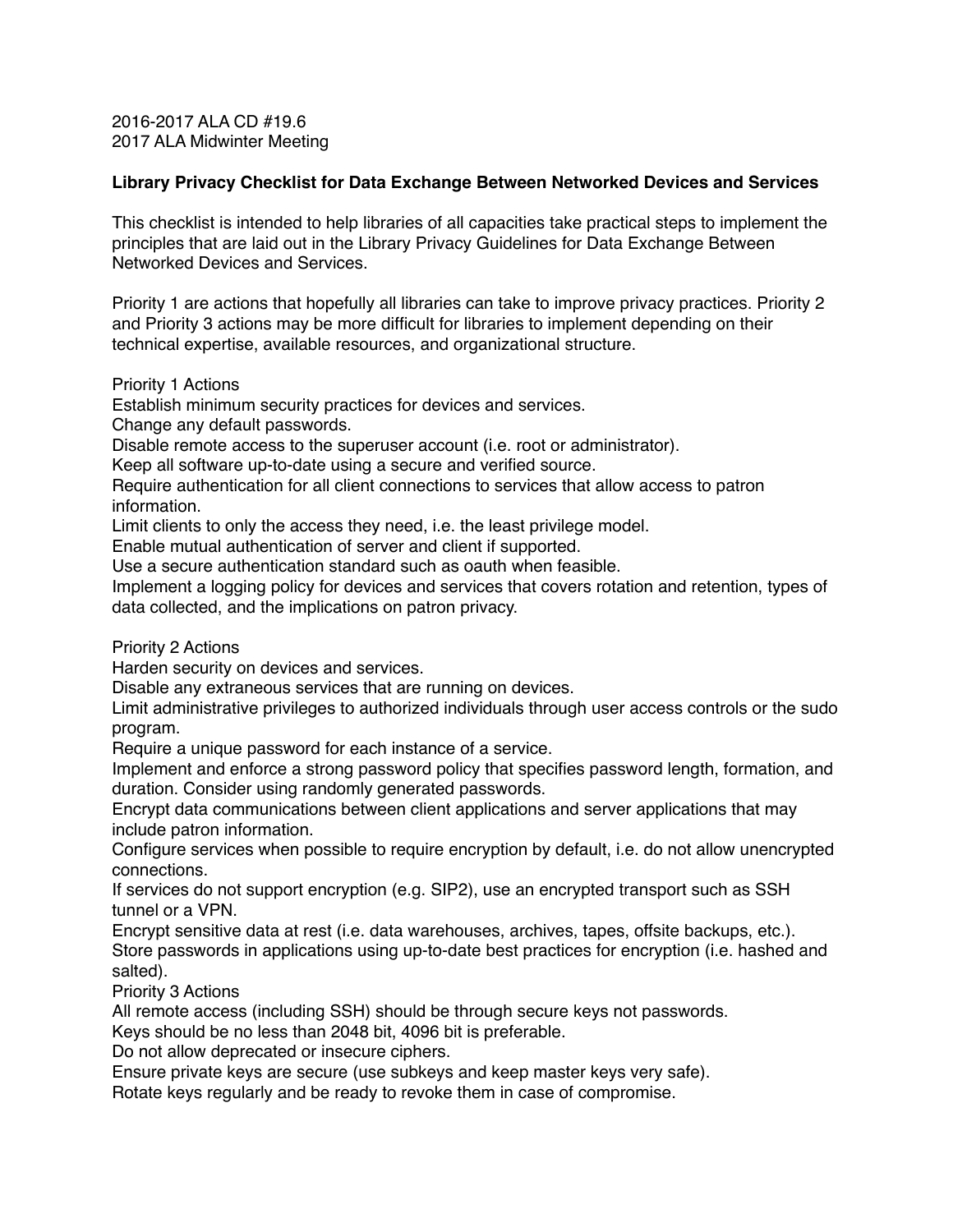Review the protocols employed by devices and services. Protocols should:

Be standard, established, and open.

Not be deprecated due to security concerns.

Support data integrity including origin authentication, non-repudiation of origin, non-repudiation of receipt, and verification of payload using cryptographic signature or a hash. Verify security of devices and services by using penetration testing tools.

# **Resources**

Passwords: CPNI

Burr, W. E., Dodson, D. F., & Elaine, M. (2011). Newton, Ray A. Perlner, W. Timothy Polk, Sarbari Gupta, and Emad A. Nabbus. Electronic authentication guideline. NIST Special Publication, 800-63.

Chandramouli, R., Iorga, M., & Chokhani, S. (2014). Cryptographic key management issues and challenges in cloud services. In Secure Cloud Computing (pp. 1-30). Springer New York. Hoeper, K. & Chen, L. (2009). Recommendation for EAP Methods Used in Wireless Network Access Authentication. Retrieved from: http://nvlpubs.nist.gov/nistpubs/Legacy/SP/ nistspecialpublication800-120.pdf

Jakimoski, K. (2016). Security Techniques for Data Protection in Cloud Computing. International Journal of Grid and Distributed Computing, 9(1), 49-56.

Jansen, W., & Grance, T. (2011). Guidelines on security and privacy in public cloud computing. NIST special publication, 800(144), 10-11.

National Center for Education Statistics (Ed.). (n.d.). Chapter 6: Maintaining a Secure Environment, Weaving a Secure Web around Education: A Guide to Technology Standards and Security. Retrieved from https://nces.ed.gov/pubs2003/secureweb/ch\_6.asp

Peng, C., Kesarinath, G., Brinks, T., Young, J., & Groves, D. (2009). Assuring the Privacy and Security of Transmitting Sensitive Electronic Health Information. AMIA Annual Symposium Proceedings, 2009, 516–520.

Singhal, A., Winograd, T., & Scarfone, K. (2007). Guide to secure web services. NIST Special Publication, 800(95), 4.

Tysowski, P. (2016). OAuth Standard for User Authorization of Cloud Services. Encyclopedia of Cloud Computing, 406-416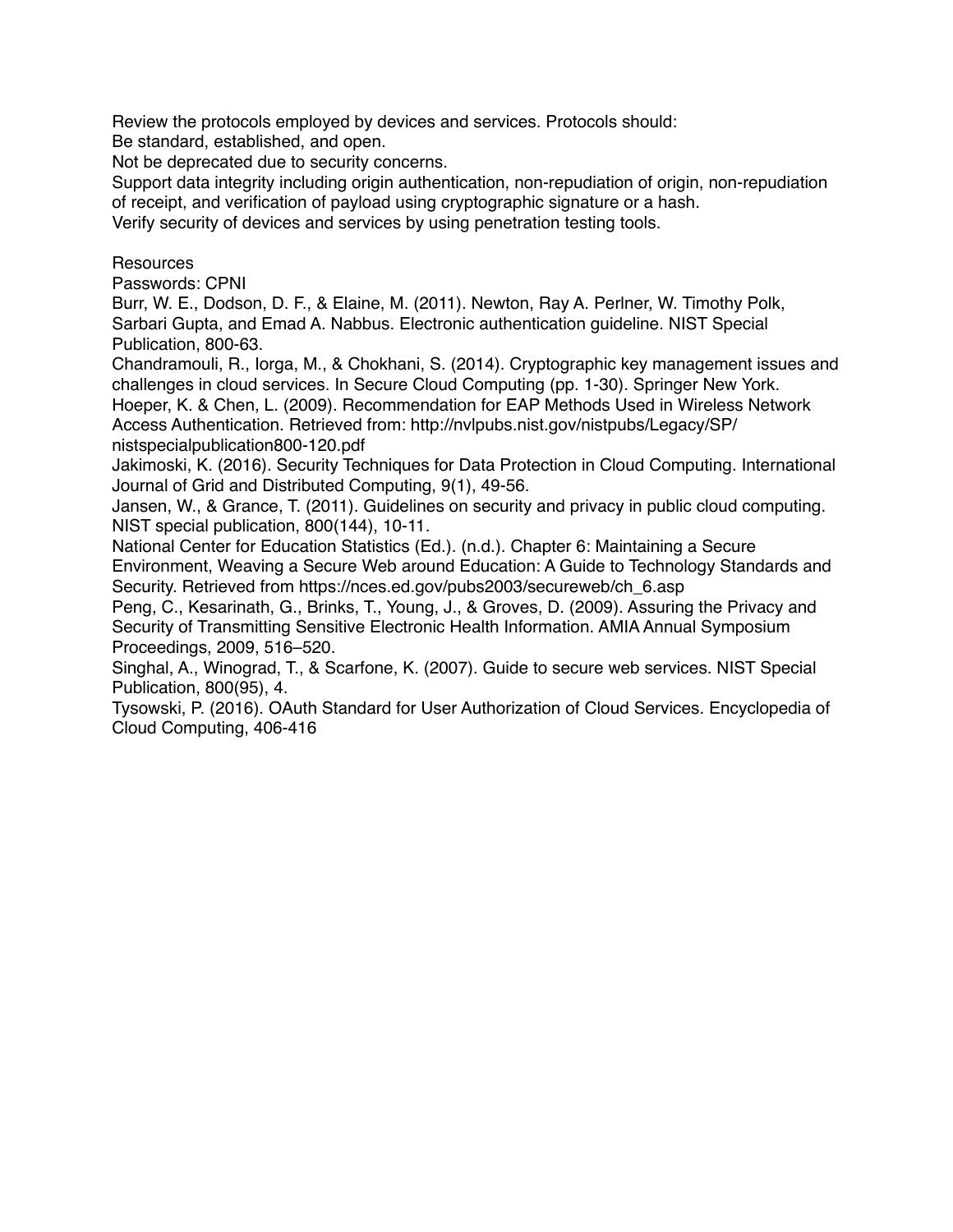2016-2017 ALA CD #19.7 2017 ALA Midwinter Meeting

### **Library Privacy Checklist for Library Management Systems / Integrated Library Systems**

This checklist is intended to help libraries of all capacities take practical steps to implement the principles that are laid out in the Library Privacy Guidelines for Library Management Systems. Library Management Systems (LMS) are also known as Integrated Library Systems (ILS).

Priority 1 are actions that hopefully all libraries can take to improve privacy practices. Priority 2 and Priority 3 actions may be more difficult for libraries to implement depending on their technical expertise, available resources, and organizational structure.

### Priority 1 Actions

Develop a privacy policy about patron information in the LMS and publish it on the library's website in a place that is easy to find.

Request and store only the personal information about patrons necessary for library operations. Periodically remove data that is no longer necessary for library operations (e.g. purchaserequest data).

If the LMS supports it, use "fuzz" demographic information wherever possible (e.g. use a "minor/ not a minor" classification instead of recording full birth date).

Aggregate or anonymize reports to remove personally identifiable information. Reports should be periodically reviewed to ensure they are not revealing this type of information.

Configure the LMS by default to remove transactional data between patrons and materials they borrow / access when it is no longer needed for library operations.

Allow patrons the ability to opt-in to personalization features like keeping their checkout history or a list of favorite titles.

Allow patrons to later opt-out of features if they change their mind. Ensure that data previously retained for these features is deleted when patrons opt out.

Develop procedures for library staff on how to handle law enforcement and government requests for patron records.

### Priority 2 Actions

Restrict access to patron records in the LMS to staff members with a demonstrated need for it. For example, circulation staff need access but shelvers do not.

Configure library notifications for holds, overdues, etc. to send a minimal amount of personal information.

Develop policies and procedures regarding the extraction, storage, and sharing of patron data from the LMS for in-house or contracted third-party use.

Restrict access to the extracts to appropriate staff.

The policy should include disposal/deletion of extracts.

Encrypt offline data backups to prevent access by unauthorized personnel.

Keep LMS applications and underlying server software up-to-date to mitigate the impact of security vulnerabilities.

### Priority 3 Actions

Store all passwords (patron and staff) in a secure fashion using a proper cryptographic hash function. At this time bcrypt or better are good standards.